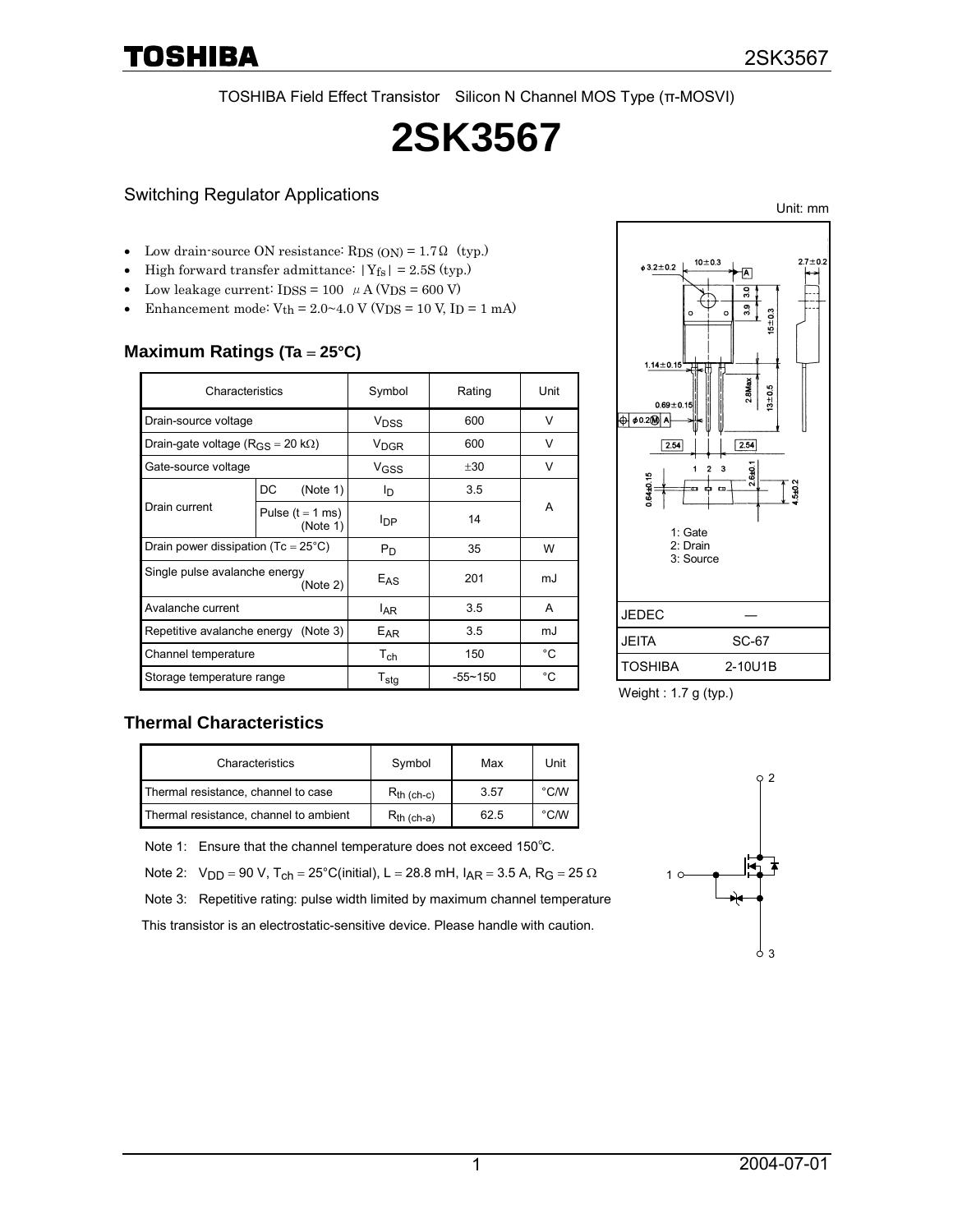# **Electrical Characteristics (Ta** = **25°C)**

|                                | Characteristics | Symbol                     | <b>Test Condition</b>                                                                                                             | Min                      | Typ.              | Max   | Unit     |
|--------------------------------|-----------------|----------------------------|-----------------------------------------------------------------------------------------------------------------------------------|--------------------------|-------------------|-------|----------|
| Gate leakage current           |                 | <b>IGSS</b>                | $V_{GS} = \pm 25$ V, $V_{DS} = 0$ V                                                                                               | $\overline{\phantom{0}}$ |                   | $+10$ | μA       |
| Gate-source breakdown voltage  |                 | $V$ (BR) GSS               | $I_G = \pm 10 \mu A$ , $V_{DS} = 0 V$                                                                                             | $+30$                    |                   |       | $\vee$   |
| Drain cut-off current          |                 | <b>l</b> <sub>DSS</sub>    | $V_{DS}$ = 600 V, $V_{GS}$ = 0 V                                                                                                  |                          |                   | 100   | μA       |
| Drain-source breakdown voltage |                 | $V$ (BR) DSS               | $I_D = 10$ mA, $V_{GS} = 0$ V                                                                                                     | 600                      |                   |       | $\vee$   |
| Gate threshold voltage         |                 | $V_{th}$                   | $V_{DS}$ = 10 V, $I_D$ = 1 mA                                                                                                     | 2.0                      |                   | 4.0   | $\vee$   |
| Drain-source ON resistance     |                 | $R_{DS(ON)}$               | $V_{GS}$ = 10 V, $I_D$ = 1.8 A                                                                                                    | $\overline{\phantom{0}}$ | 1.7               | 2.2   | $\Omega$ |
| Forward transfer admittance    |                 | $ Y_{\mathsf{fs}} $        | $V_{DS}$ = 10 V, $I_D$ = 1.8 A                                                                                                    | 0.7                      | 2.5               |       | S        |
| Input capacitance              |                 | $C_{\text{iss}}$           |                                                                                                                                   | $\overline{\phantom{0}}$ | 550               |       |          |
| Reverse transfer capacitance   |                 | C <sub>rss</sub>           | $V_{DS}$ = 25 V, $V_{GS}$ = 0 V, f = 1 MHz                                                                                        |                          | 6                 |       | pF       |
| Output capacitance             |                 | C <sub>oss</sub>           |                                                                                                                                   |                          | 60                |       |          |
| Switching time                 | Rise time       | $t_{\rm r}$                | 10V<br>$I_D = 1.8 A$ VOUT<br>$V_{GS}$<br>$0V -$<br>$\leq R_L =$<br>$50\,\mathrm{\Omega}$<br>111 $\Omega$<br>$V_{DD} \simeq 200$ V |                          | $12 \overline{ }$ |       | ns       |
|                                | Turn-on time    | $t_{on}$                   |                                                                                                                                   |                          | 45                |       |          |
|                                | Fall time       | tf                         |                                                                                                                                   |                          | 13                |       |          |
|                                | Turn-off time   | $t_{off}$                  | Duty ≤ 1%, $t_w$ = 10 µs                                                                                                          |                          | 80                |       |          |
| Total gate charge              |                 | $Q_g$                      |                                                                                                                                   |                          | 16                |       |          |
| Gate-source charge             |                 | $Q_{\text{gs}}$            | $V_{DD} \simeq 400$ V, $V_{GS} = 10$ V, $I_D = 3.5$ A                                                                             |                          | 10                |       | nC       |
| Gate-drain charge              |                 | $\mathsf{Q}_{\mathsf{gd}}$ |                                                                                                                                   |                          | 6                 |       |          |

# **Source-Drain Ratings and Characteristics (Ta** = **25°C)**

| Characteristics                              | Symbol                     | <b>Test Condition</b>                          | Min | Typ. | Max    | Unit |
|----------------------------------------------|----------------------------|------------------------------------------------|-----|------|--------|------|
| Continuous drain reverse current<br>(Note 1) | <sup>I</sup> DR            |                                                |     |      | 3.5    | A    |
| (Note 1)<br>Pulse drain reverse current      | <b>IDRP</b>                |                                                |     |      | 14     | А    |
| Forward voltage (diode)                      | <b>V<sub>DSF</sub></b>     | $I_{DR}$ = 3.5 A, V <sub>GS</sub> = 0 V        |     |      | $-1.7$ | v    |
| Reverse recovery time                        | t <sub>rr</sub>            | $I_{DR}$ = 3.5 A, $V_{GS}$ = 0 V,              |     | 1400 |        | ns   |
| Reverse recovery charge                      | $\mathsf{Q}_{\mathsf{rr}}$ | $d_{\text{DR}}/dt = 100 \text{ A/}\mu\text{s}$ |     | 9.0  |        | μC   |

# **Marking**

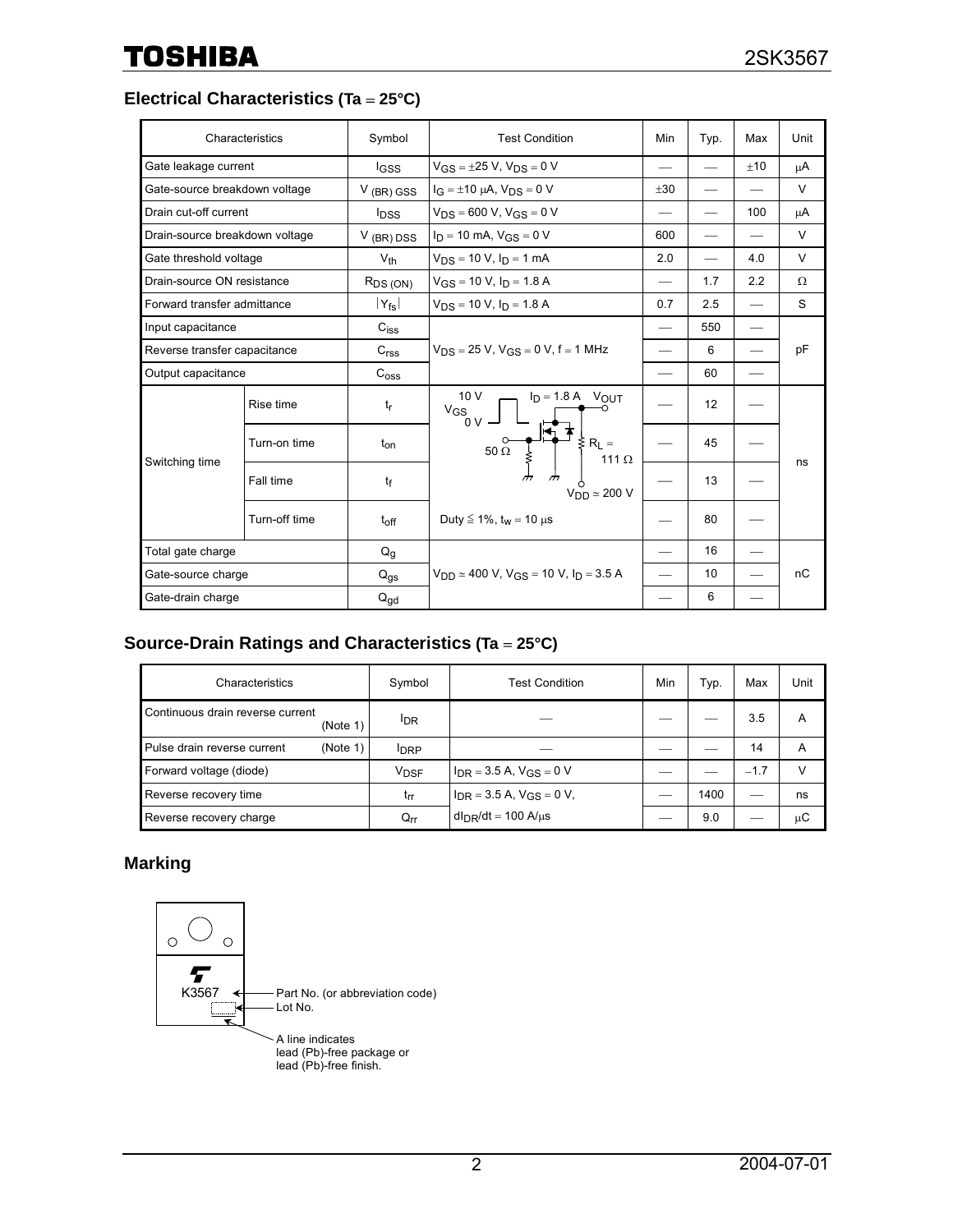# **TOSHIBA**

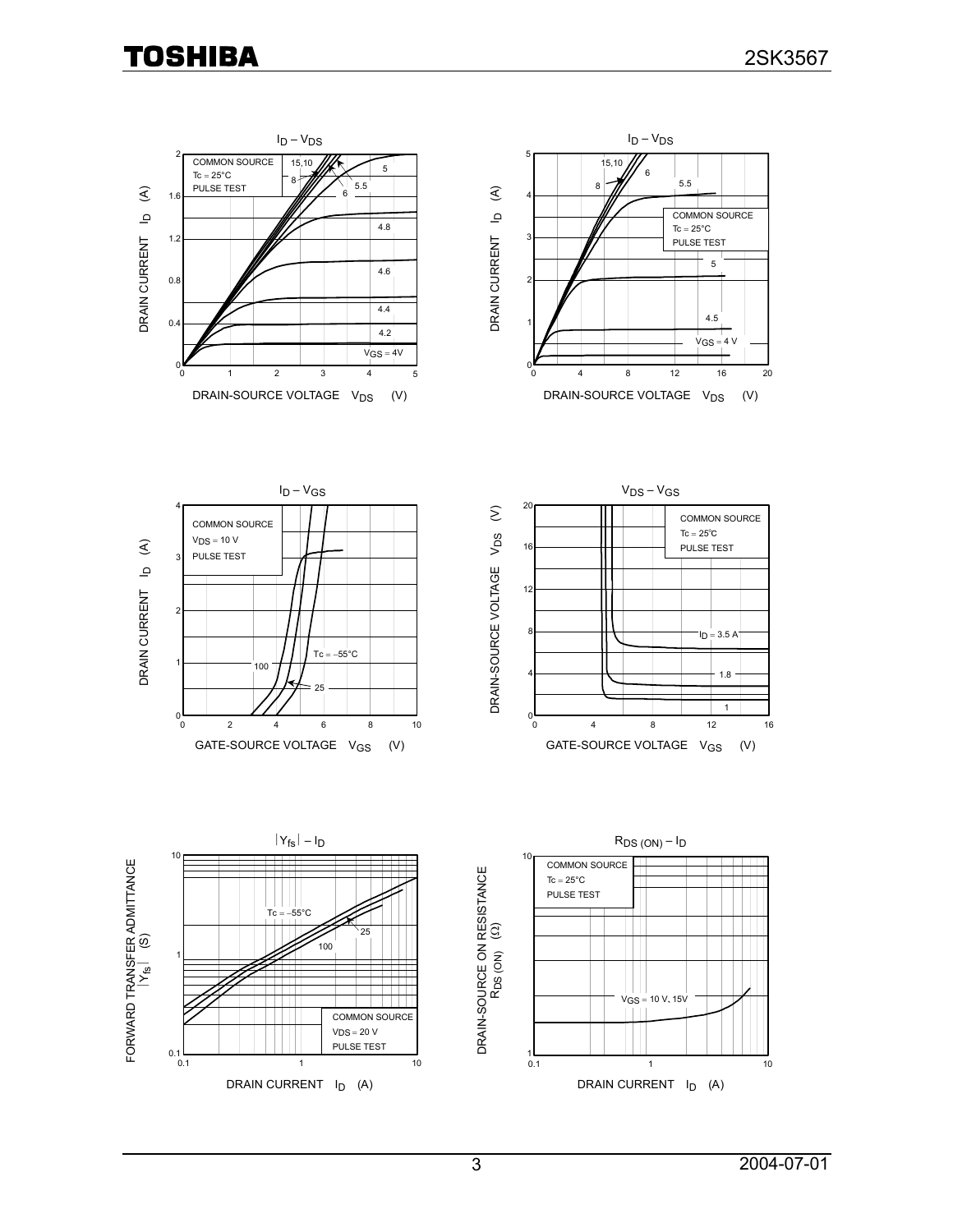**TOSHIBA** 

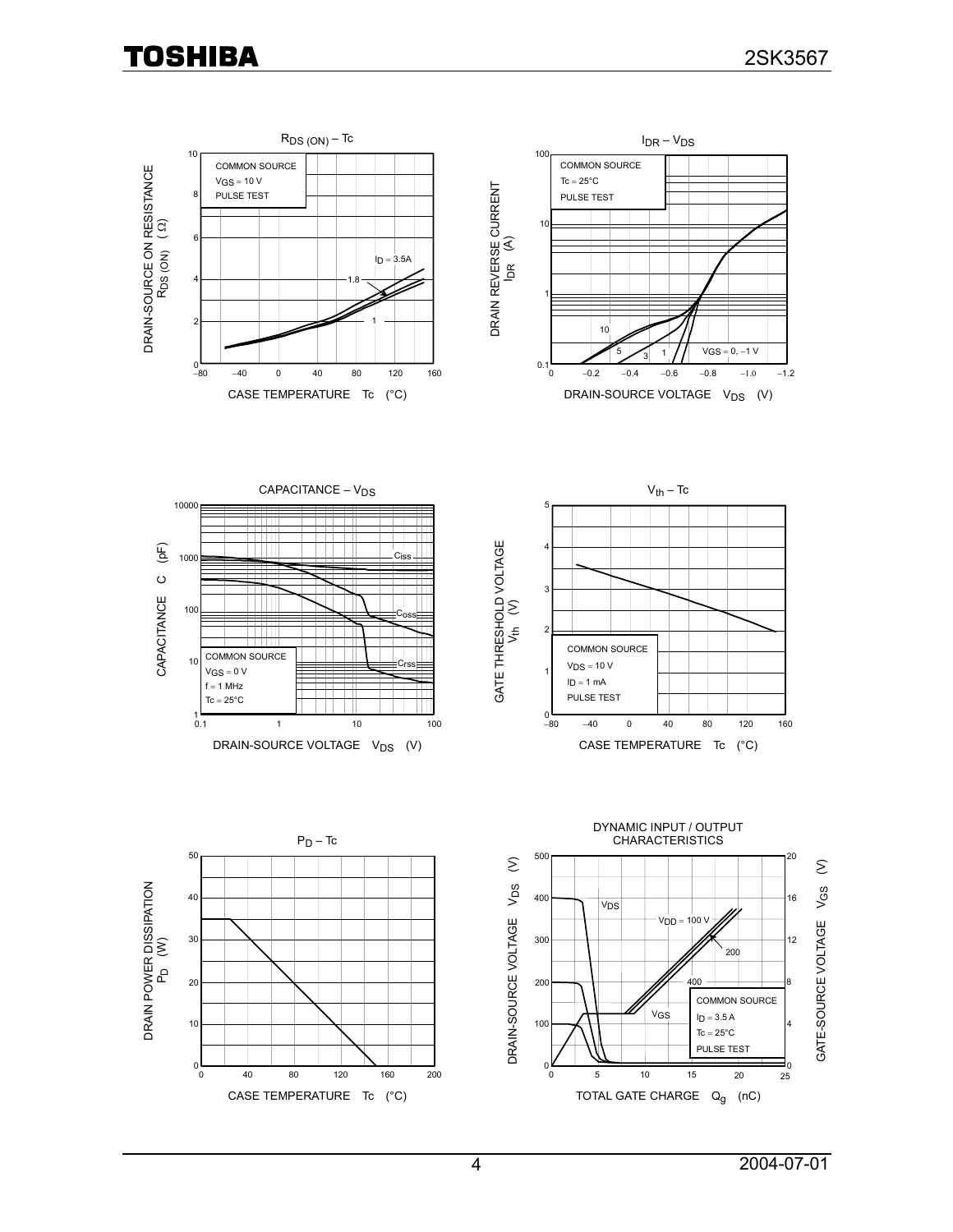